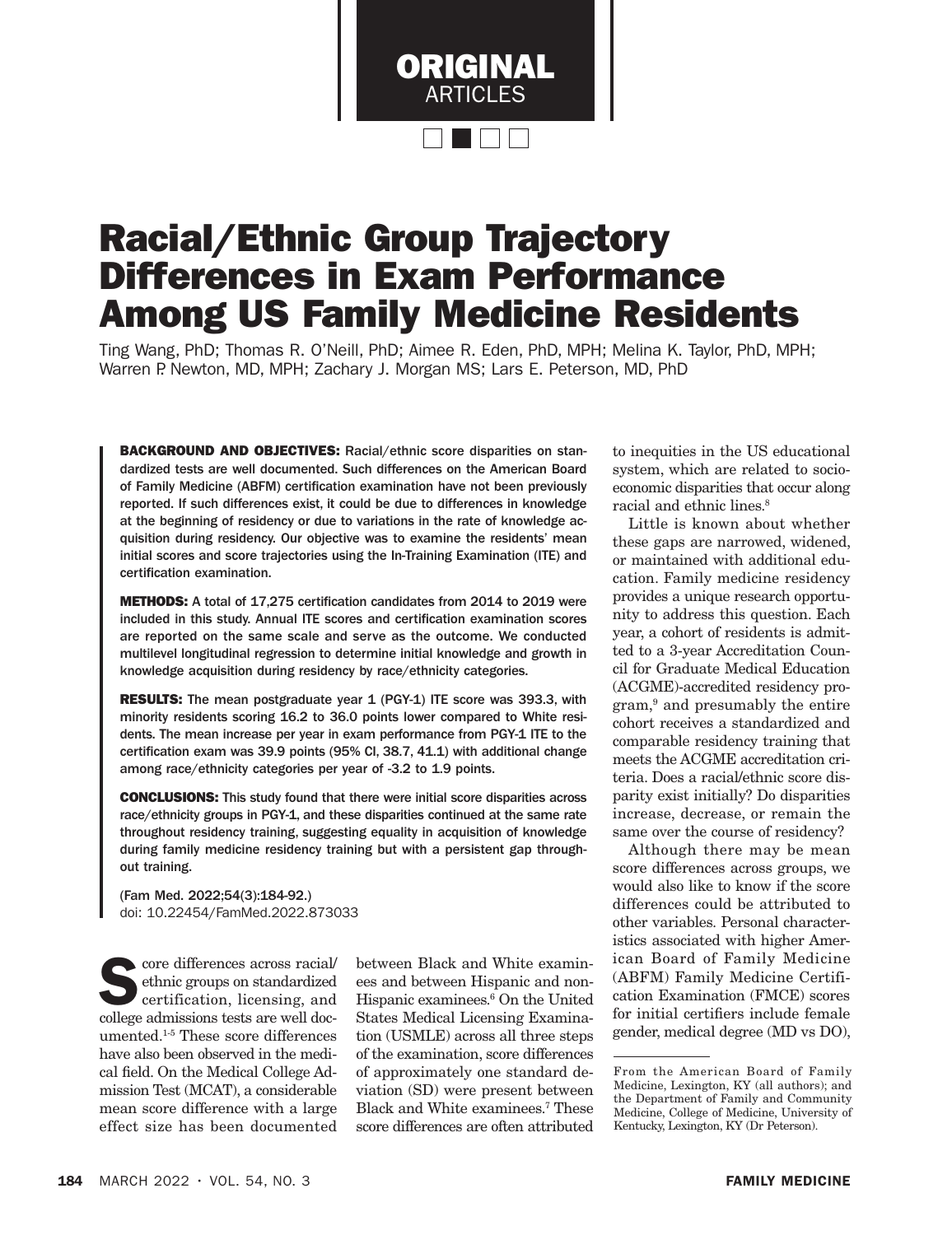US-based medical school (vs international based), younger age, and lower relative educational debt.10 Recent cohorts of initial certifiers performed better than earlier initial certifiers (prior to 2014) with the international medical graduates' (IMG) pass rate increasing faster than the US Medical Graduates' (USMG) pass rates.<sup>11</sup>

This study aims to answer three questions. Is there a racial/ethnic score disparity manifested in the first year of residency? If there is an initial score disparity, does it increase, decrease, or remain the same over the course of residency training? Does the racial/ethnic disparity persist after controlling for several other covariates?

## **Methods**

#### *Participants*

The participants in the study were all residents who graduated from an ACGME-accredited family medicine residency program and took the ABFM FMCE between 2014 and 2019. To ensure comparability of educational experience, we excluded residents with multiple training programs, those with more than 3 years of training (combined training or demonstration projects), and those who finished training later than expected for any reason. We also kept only residents with complete examination data: In Training Examination (ITE) at postgraduate year (PGY) 1, PGY2, PGY3, and FMCE score. The American Academy of Family Physicians' Institutional Review Board approved this study. We performed all statistical analysis in R, version 4.0.2 (R Foundation for Statistical Computing, Austria).

## *Race/Ethnicity Data*

We obtained self-reported race and ethnicity data from the demographics section of the application to sit for the FMCE, which must be completed 3 to 4 months prior to the examination. Consistent with the US Census Bureau's race and ethnicity categorization, race and ethnicity were considered separately. Specifically,

ethnicity is dichotomized as Hispanic or Latino and non-Hispanic; race is categorized as Asian, White, Black, American Indian/Alaska Native, Native Hawaiian/other Pacific Islander, or Other (does not identify with the above given race categories for any reason).

#### *Instruments*

Family Medicine Certification Scale. The Family Medicine Certification Scale is a common scale that is used to describe examinee performance on several of ABFM's examinations, including the ITE and FMCE. On this scale, scores can range from 200 to 800 and are reported in increments of 10. Scores lower than 200 are reported as 200 and scores greater than 800 are reported as 800. Examinations that use this scale are built to common specifications as defined in the current ABFM certification examination blueprint.<sup>12</sup> Additionally, the difficulty of the questions and the ability estimate of the physicians are equated onto the same scale to facilitate direct comparisons. In this study, the residents' scores were their scaled scores on the ITE and FMCE. Because an equated common scale was used, direct comparisons of scores are possible across tests and over time; therefore, growth can be measured without resorting to normbased approaches.

ITE. The ITE is a low-stakes, multiple-choice question examination intended to provide residents with the opportunity to take a test with the same look and feel as the FMCE. During the study period, the ITE consisted of 240 questions. The Rasch reliability of the ITE is typically 0.84.13,14

FMCE. Passing the FMCE is a requirement for earning ABFM certification. During the period of this study, it consisted of 320 to 370 multiple-choice questions and the passing score was 380. The Rasch

reliability of the FMCE is typically 0.94.13,14

#### *Design*

This study employed a natural groups design. The six different residency cohorts, 2014-2019, represent temporal replications of this same natural groups experiment. The mean examination scores for different racial and ethnic groups within each cohort represent the ability level of the group at that time. The specific points in time at which the examinations were administered represent different amounts of time spent in residency. More specifically, PGY1, PGY2, PGY3, and the FMCE represent 4, 16, 28, and 34 months of residency training, respectively. We reviewed mean performance trends for the different racial/ethnic groups across the four timepoints regarding the comparability of relative improvement and the absolute equivalence of performance.

#### *Analysis*

We calculated the mean performance by racial/ethnic groups by year of residency and replicated by cohort, then plotted. We utilized t test and analyses of variance to compare the mean of the scaled scores. We adjusted the significance value used in the t tests using a Bonferroni correction  $(\alpha=0.008)$  to adjust for the inflation of Type I error caused by conducting multiple comparisons. Additionally, we analyzed scaled scores from PGY1 to FMCE using two different linear mixed models. Linear mixed models consist of fixed effects and random effects. In the first model, the fixed effects included the intercept (PGY-1 mean scaled score) and the slope (which quantifies the progress of residents from PGY1 to FMCE). The slope is the focus of this analysis. If the slope is similar across race/ethnicity, it indicates that residents of different races/ethnicities have similar rates of progress; otherwise it suggests different rates of knowledge acquisition during residency, either decreased or increased.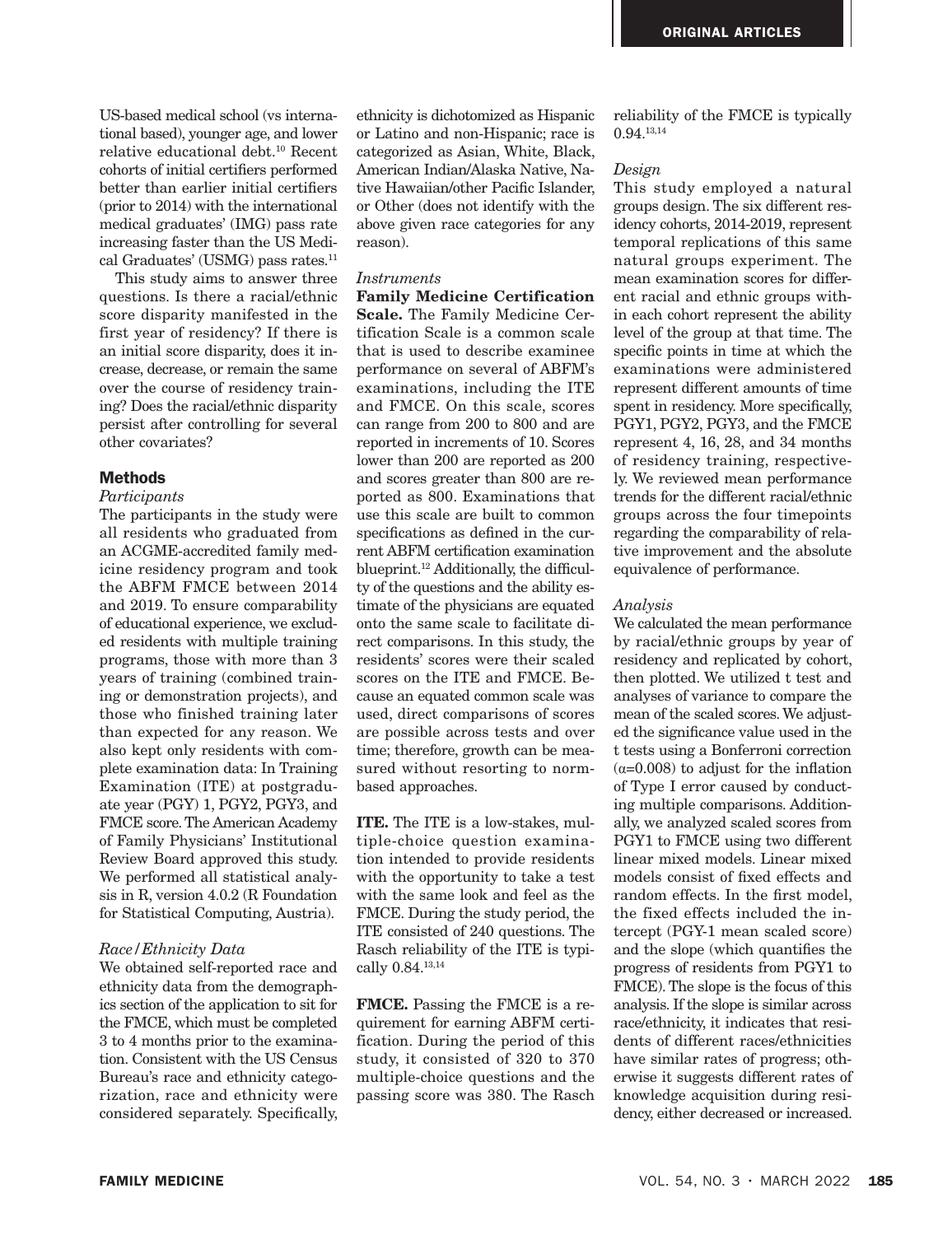The random effects include random intercept as individuals and programs to account for correlations among residents themselves and residents who enrolled in the same program, leading to robust standard errors for fixed effects. This methodology accounts for variations among programs. In the second model, other variables associated with exam performance were also included in the fixed effects: gender, medical degree (MD vs DO), country of medical education (USMG vs IMG), and educational debt.

## **Results**

## *Demographics*

A total of 17,275 residents were included in the analysis, with 2,804 residents being excluded due to an irregular progression pattern as described above. The demographic characteristics and the scaled scores of the FMCE for the study population are summarized in Table 1. Associations of medical degree, gender, age, debt status and medical school training were all consistent with previous findings.10 The only difference is that we treated age as a dichotomous variable (younger or older than 32 years when they took the PGY1) instead of continuous in this study, due to the narrow range of residents' age. We chose 32 years as the cutoff because the average age of residents taking the certification exam is 32.8 years, based on a previous study.10

FMCE scaled score comparison by race and ethnicity are also shown in Table 1. White residents had somewhat higher scaled scores (542.6) than their counterparts in minority groups (*F*=133.1, *P*<.001), including Black (496.5), Asian (516.3), American Indian or Alaska Native (510.8), Native Hawaiian or other Pacific Islander (488.1), and Other (532.1). Hispanic or Latino residents scored lower than the non-Hispanic group (509.7 vs 533.6; mean difference 95% confidence estimate [-27.8, -20.0], *P*<.001).

*Initial Score Disparity at PGY1*  Table 2 shows that there is a statistically significant score difference between the reference group and the minority groups, with the reference group consistently scoring somewhat higher than the minority groups. The magnitude of the difference ranges from -14.5 (Hispanic vs non-Hispanic) to -44.6 (Black vs White; other vs White). We defined a meaningful difference as half of the standard deviation.15 Table 2 shows that half of the standard deviation is roughly 39. The differences for Black, Native Hawaiian/other Pacific Islander, and other from White were meaningful.

## *Does the Disparity Persist?*

Figure 1 illustrates the results. Several general trends were evident. First, the non-Hispanic group scored higher than the Hispanic or Latino group, and the White group scored higher than the minorities from PGY1 through the FMCE across all cohorts. Second, scaled scores across all racial/ethnic groups increased from PGY1 to FMCE in an approximately linear manner. Third, the deviation from a linear pattern can be observed in racial categories with small sample sizes. For example, the nonlinear pattern noticeable in the 2015 and 2017 cohorts was due to small sample size in American Indian or Alaska Native (n*=*26) and Native Hawaiian or other Pacific Islander (n*=*11) in these cohorts.

Table 3 shows slopes across race/ ethnicity utilizing a linear mixed model described in our Analysis section. Overall, slope changes across race and ethnicity were small, only a few were statistically significant, and none of them appear to be meaning $f_{11}$ 

# *Does the Disparity Persist After Controlling for Covariates?*

Table 4 shows the impact of race/ ethnicities on intercept and slope as well as the covariates coefficients. Compared with the non-Hispanic group (reference group), the Hispanic group had significantly lower scores (-22.5; 95% CI [-25.8, -19.1]) in PGY1 (represented in intercept). Similarly, all minority racial groups have significantly lower intercepts compared with White, with the difference ranging from -16.2 (other) to -36.0 (Native Hawaiian or other Pacific Islander). Considering the slopes of the comparisons, the baseline slope showed that residents gained 39.9 points between each exam administration. Additional slope changes by race and ethnicity were statistically significant, but of very small magnitude. For example, Black residents gained 1.4 fewer points each year compared to White residents, and Hispanic residents 3.2 fewer points each year compared to non-Hispanic residents.

The association of resident characteristics with PGY-1 score (intercept) and growth in scores (slope) are also shown in Table 4. Specifically, females have lower scores in PGY1 compared with males, but had a greater increase compared to males over residency, resulting in slightly higher FMCE mean scaled scores demonstrated in Table 1. The mean scaled score difference between MD and DO are mainly caused by the difference at PGY-1, since the growth in scores between each examination for DO compared with MD is negligible (-1.0), though statistically significant. IMGs score lower than USMGs on PGY-1 ITE (-27.2), but made up some difference during residency with a higher growth in score (3.6). Older residents underperformed on the PGY-1 ITE (-11.3) and had lower growth in scores compared with younger residents (-5.7). Residents with student debt more than \$250,000 were associated with lower PGY-1 ITE (-23.3) and less increase in scores (-1.6) compared with those with no debt. The cohorts from 2015-2019 generally have lower PGY-1 scores, ranging from -2.8 to -11.3, compared with cohort 2014, but their scores improved more during residency, ranging from 1.0 to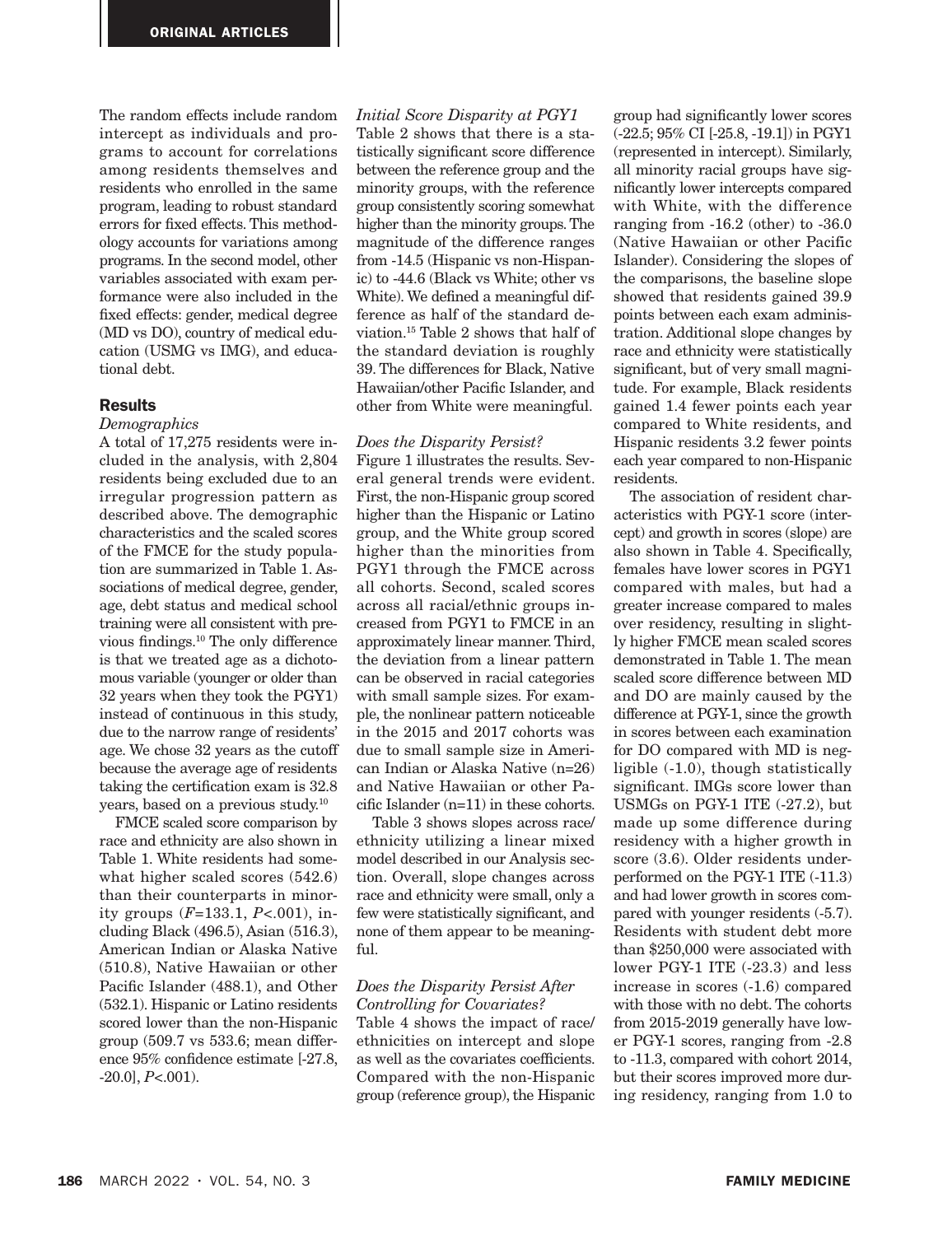| <b>Variable</b>                           | N            | %        | Mean (SD) of FMCE |
|-------------------------------------------|--------------|----------|-------------------|
| <b>Gender</b>                             |              |          |                   |
| Male                                      | 7,939        | 46.0     | 529.1 (80.4)      |
| Female                                    | 9,336        | 54.0     | 533.6 (76.6)      |
| <b>Degree</b>                             |              |          |                   |
| <b>MD</b>                                 | 13,945       | 80.7     | 533.7 (79.5)      |
| DO                                        | 3,330        | $19.3\,$ | 522.7(73.1)       |
| <b>Medical Training</b>                   |              |          |                   |
| <b>US</b>                                 | 11,433       | 66.2     | 542.6 (79.3)      |
| International                             | 5,842        | 33.8     | 510.0 (72.0)      |
| Age                                       |              |          |                   |
| 32 years or younger                       | 14,442       | 83.5     | 536.6 (77.8)      |
| Older than 32 years                       | 2,853        | 16.5     | 506.2 (76.6)      |
| <b>Educational Debt</b>                   |              |          |                   |
| Greater than \$250,000                    | 6,553        | 37.9     | 520.3 (74.9)      |
| \$150,000-\$249, 999                      | 4,419        | 25.6     | 536.9 (79.5)      |
| \$75,000-149,999                          | 1,731        | 10.0     | 543.2 (83.5)      |
| \$25,000-74,999                           | 1,057        | 6.1      | 540.5 (78.4)      |
| Less than $$25,000$                       | 633          | 3.7      | 534.8 (79.7)      |
| None                                      | 2,864        | 16.6     | 538.3 (77.9)      |
| Missing                                   | 18           | 0.1      | 470.0 (98.5)      |
| Race                                      |              |          |                   |
| <b>Black</b>                              | 1,320        | 7.6      | 496.5 (70.1)      |
| White                                     | 11,008       | 63.7     | 541.9 (80.3)      |
| Asian                                     | 4,007        | 23.2     | 516.3(71.0)       |
| American Indian or Alaska Native          | 145          | 0.8      | 510.8(66.3)       |
| Native Hawaiian or other Pacific Islander | 86           | 0.5      | 488.1 (71.0)      |
| Other                                     | 708          | 4.1      | 532.1(70.5)       |
| Missing                                   | $\mathbf{1}$ | 0.0      | $400 (-)$         |
| <b>Ethnicity</b>                          |              |          |                   |
| Hispanic or Latino                        | 1,503        | 8.7      | 509.7 (73.8)      |
| Non-Hispanic                              | 15,771       | 91.3     | 533.6 (78.5)      |
| Missing                                   | $\mathbf{1}$ | $0.0\,$  | $400 (-)$         |
| <b>Cohort</b>                             |              |          |                   |
| 2014                                      | 2,578        | 14.9     | 512.4(80.3)       |
| 2015                                      | 2,780        | 16.1     | 504.9 (74.3)      |
| $\,2016$                                  | 2,926        | 16.9     | 528.7 (78.8)      |
| 2017                                      | 2,940        | 17.0     | 543.0 (77.0)      |
| $\,2018$                                  | 3,036        | 17.6     | 545.8 (74.7)      |
| $\,2019$                                  | 3,015        | 17.5     | 549.7 (74.7)      |

Table 1: Demographic Information of the Study Population (N=17,275)

Abbreviation: FMCE, Family Medicine Certification Examination.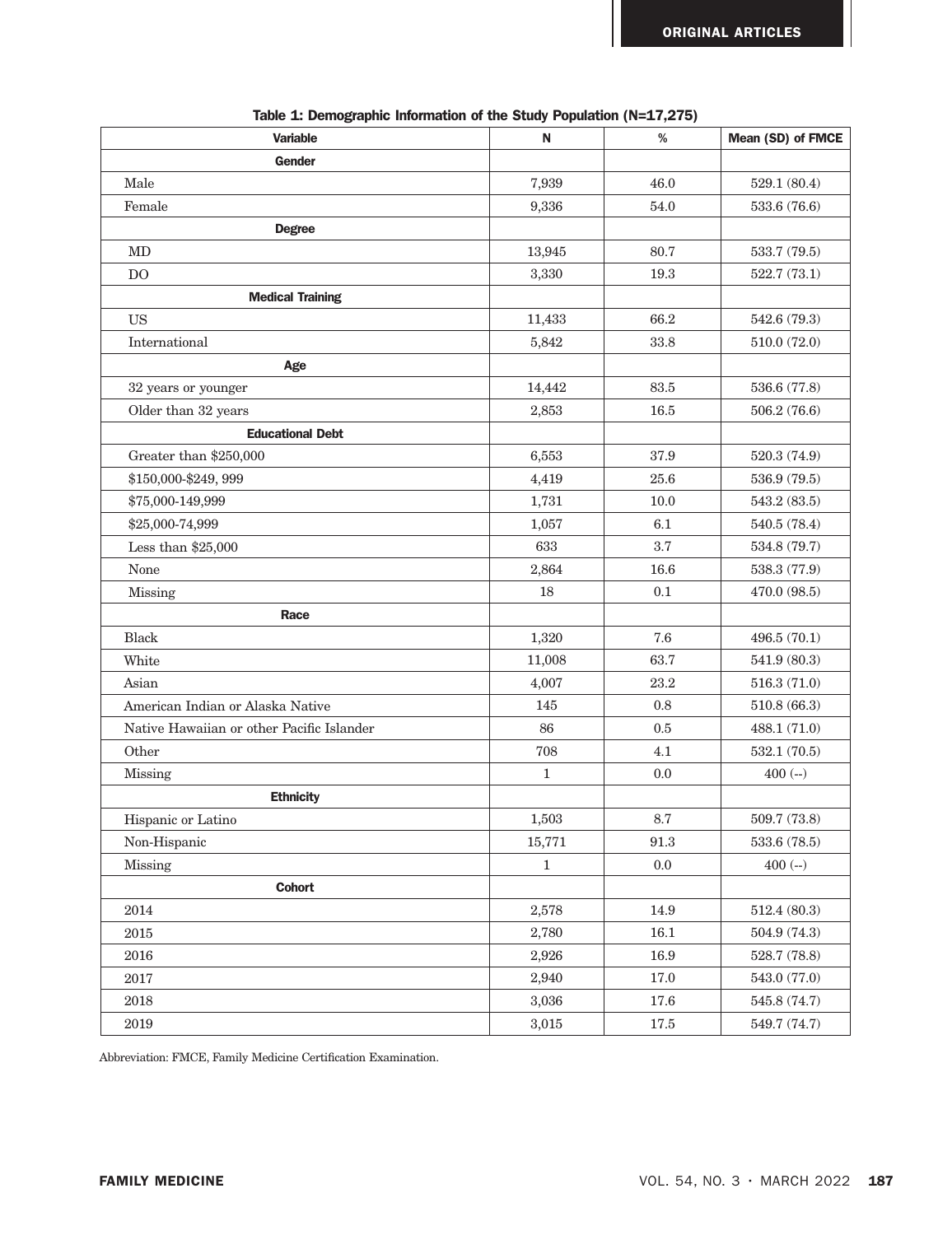| <b>Comparison</b>                                      | Reference<br>Group<br>Mean (SD) | <b>Minority</b><br>Group<br>Mean (SD) | <b>Mean</b><br>Diff. | 95% CI  |         | P Value |
|--------------------------------------------------------|---------------------------------|---------------------------------------|----------------------|---------|---------|---------|
| <b>Ethnicity</b>                                       |                                 |                                       |                      |         |         |         |
| Non-Hispanic vs Hispanic <sup>1</sup>                  | 382.0 (75.8)                    | 367.5(71.8)                           | $-14.5$              | $-18.4$ | $-10.7$ | $.001*$ |
| Race                                                   |                                 |                                       |                      |         |         |         |
| White vs American Indian or Alaska Native <sup>2</sup> | 395.1(75.3)                     | 374.2(68.1)                           | $-20.9$              | $-32.2$ | $-9.7$  | $.001*$ |
| White vs Asian                                         | 395.1(75.3)                     | 357.3(69.7)                           | $-37.8$              | $-40.4$ | $-35.2$ | $.001*$ |
| White vs Black or African American                     | 395.1 (75.3)                    | 350.5(66.0)                           | $-44.6$              | $-48.5$ | $-40.8$ | $.001*$ |
| White vs Native Hawaiian or other Pacific Islander     | 395.1(75.3)                     | 354.2(71.4)                           | $-40.9$              | $-56.3$ | $-25.6$ | $.001*$ |
| White vs other                                         | 395.1(75.3)                     | 350.5(71.4)                           | $-44.6$              | $-50.1$ | $-39.2$ | $.001*$ |

|  | Table 2: Multiple Comparison Results for PGY-1 Mean Scaled Scores by Race/Ethnicity |  |  |  |  |
|--|-------------------------------------------------------------------------------------|--|--|--|--|
|  |                                                                                     |  |  |  |  |

<sup>1</sup> The non-Hispanic group serves as the reference group for ethnicity comparisons.

<sup>2</sup> The White group serves as the reference group in race comparisons.

\* Indicates a statistically significant difference. The significance level was adjusted to 0.008 to maintain an experiment-wise a level of 0.05 across all six *t* tests.





21.3 points per exam (except cohort groups in 1) 2015, which had lower growth compared with cohort 2014).

# **Discussion**

This study found that initial score disparities exist across race/ethnicity groups in PGY1, and they persisted throughout residency training. Because knowledge acquisition was similar across groups, it appears that residents may receive comparable postgraduate medical education regardless of race/ethnicity. Because the score differences across groups were similar to the differences found on the ITE in PGY1, it is important to consider the disparity from an educational pipeline perspective and recognize the influence that the complex and deeply-embedded influences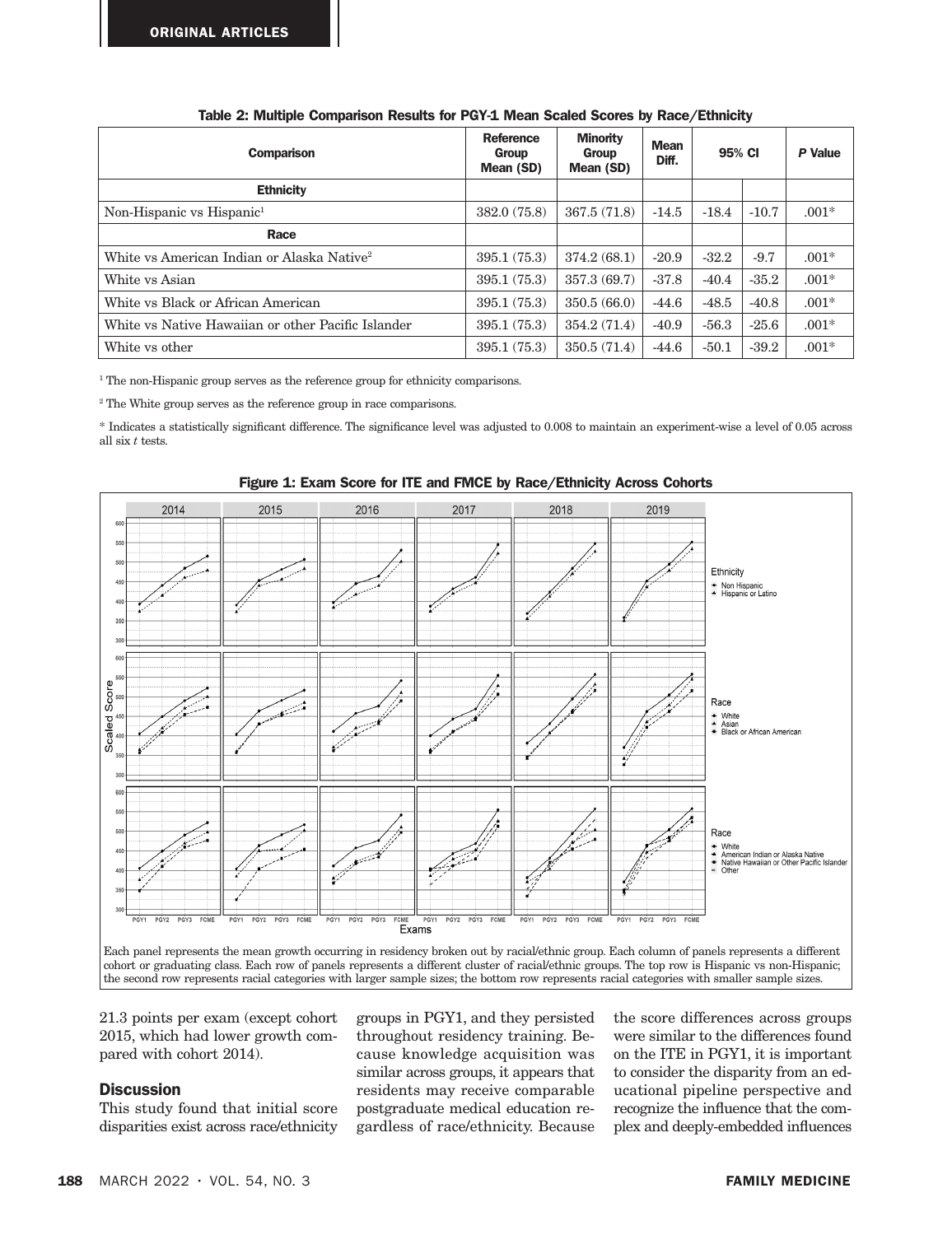| <b>Effect</b>                             | <b>Reference</b> | Est.    | 95% CI Confidence<br><b>Interval</b> |         | P Value |
|-------------------------------------------|------------------|---------|--------------------------------------|---------|---------|
| Intercept (Baseline)                      |                  | 346.5   | 343.8                                | 349.2   | $-.001$ |
| Hispanic or Latino                        | Non-Hispanic     | $-22.1$ | $-25.5$                              | $-19.1$ | < .001  |
| American Indian or Alaska Native          | White            | $-19.3$ | $-28.9$                              | $-15.2$ | < .001  |
| Asian                                     | White            | $-23.8$ | $-26.1$                              | $-21.6$ | < .001  |
| <b>Black or African American</b>          | White            | $-34.5$ | $-38.0$                              | $-31.3$ | < .001  |
| Native Hawaiian or other Pacific Islander | White            | $-37.6$ | $-50.0$                              | $-23.9$ | < .001  |
| Other                                     | White            | $-16.0$ | $-20.6$                              | $-11.7$ | < .001  |
| Slope (Baseline)                          |                  | 48.0    | 47.7                                 | 48.4    | $-.001$ |
| Hispanic or Latino                        | Non-Hispanic     | $-3.4$  | $-4.5$                               | $-2.3$  | < .001  |
| American Indian or Alaska Native          | White            | $-3.3$  | $-6.7$                               | 0.1     | .053    |
| Asian                                     | White            | 3.6     | 2.8                                  | 4.3     | < .001  |
| Black or African American                 | White            | $-0.3$  | $-1.5$                               | 0.9     | .637    |
| Native Hawaiian or other Pacific Islander | White            | $-4.8$  | $-9.2$                               | $-0.4$  | .031    |
| Other                                     | White            | 12.1    | 10.6                                 | 13.7    | < .001  |

Table 3: Unadjusted Associations Between Race and Ethnicity With Exam Performance Improvement (Slope) and PGY-1 Baseline White (Intercept)

of structural racism hold over the preresidency pipeline.16

As shown in a study of USMLE Step 1 scores, racial/ethnic disparities for Black and Latino students were largely explained by differences in MCAT scores and undergraduate performance.17 Looking back further along the educational pipeline, researchers have found that MCAT scores and undergraduate performance gaps were associated with neighborhood and family characteristics, such as continuity and quality of education, familial income (poverty), parents' education, and household structure (single parent household vs both parents household).6,18 These associations are related to numerous overtly and implicitly racist policies that are built in to all levels of legal, social, educational, and economic structures in the United States, including mass Black male incarceration,19 de facto racial segregation, redlining neighborhoods, predatory lending practices, as well as funding based on taxable income, which all perpetuate generational cycles of discrimination and oppression, and hinder wealth accumulation.<sup>20</sup> Therefore, it is essential to enhance minority students' academic preparedness along the educational pipeline as

early as possible and restructure how resources are allocated, such as precollege and prematriculation outreach programs to help students overcome the gaps in their academic preparation.21 It has been demonstrated in a Caribbean school case study that premedical programs targeting medical education readiness could enhance the competitiveness of minority students' medical school applications.22 The University of North Carolina Medical Education Development (MED) program has provided intensive academic and test skills preparation for admission to medical and dental schools since 1974. Between 1974 and 2001, 85.7% of the MED participants earned MD degrees successfully despite having significantly lower MCAT scores and undergraduate grade point averages. More importantly, the success rate is comparable among race and ethnicity. The effectiveness of the MED program suggests that an intensive, 9-week, premedical academic enrichment program can help disadvantaged students substantially. $23,24$  If such academic enrichment programs, along with peer support and small group tutoring, could be provided in the K-12 educational stage, the academic preparedness gap could be

reduced as early as fourth through eighth grade.<sup>24</sup>

While maintaining, rather than widening, the performance gap among minority race/ethnicity residents is encouraging, medical school education and residency training should be actively working to close the performance gap shown in PGY1. As our study's results demonstrate, a typical resident's score would increase 39.9 points per year, approximate to the widest initial score disparity of 44.6 (shown between the Black and White group without adjusting covariates). If this initial score disparity can be addressed with additional training before medical school matriculation, residents from all races/ethnicities would start residency with comparable preparedness. For example, mentoring, specialized coursework, structured clinical experience, and advanced independent study have been provided by the University of California since 2007 to support medical students from underrepresented groups.<sup>25</sup> Another alternative is to accelerate minority students' knowledge acquisition speed during residency with more constructive feedback. As stated in the introduction, IMG pass rates increased faster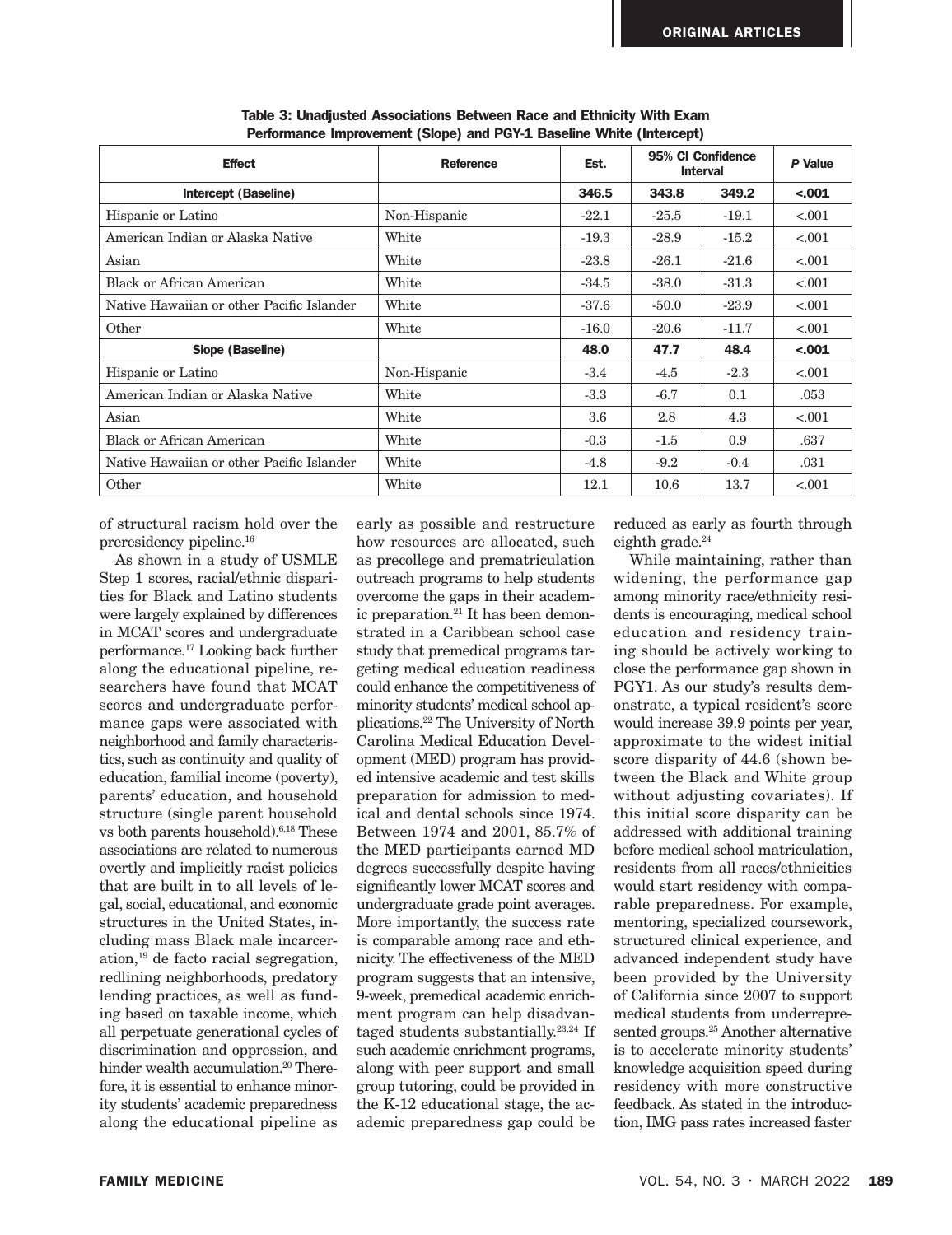| <b>Effect</b>                             | <b>Reference</b>                    | Est.                    | 95% CI Confidence<br><b>Interval</b> |           | P Value  |
|-------------------------------------------|-------------------------------------|-------------------------|--------------------------------------|-----------|----------|
| <b>Intercept (Baseline)</b>               |                                     | 393.3<br>388.4<br>398.3 |                                      | $-.001$   |          |
| Hispanic or Latino                        | Non-Hispanic                        | $-22.5$                 | $-25.8$                              | $-19.1$   | $-.001$  |
| American Indian or Alaska Native          | White                               | -24.5                   | $-33.8$                              | $-15.2$   | $-.001$  |
| Asian                                     | White                               | $-23.9$                 | $-26.2$                              | $-21.6$   | < 0.001  |
| <b>Black or African American</b>          | White                               | $-34.7$                 | $-38.1$                              | $-31.3$   | $-.001$  |
| Native Hawaiian or other Pacific Islander | White                               | $-36.0$                 | $-48.1$                              | $-23.9$   | $-.001$  |
| Other                                     | White                               | $-16.2$                 | $-20.7$                              | $-11.7$   | $-.001$  |
| <b>Slope (Baseline)</b>                   |                                     | 39.9                    | 38.7                                 | 41.1      | $-.001$  |
| Hispanic or Latino                        | Non-Hispanic                        | $-3.2$                  | $-4.2$                               | $-2.1$    | $-.001$  |
| American Indian or Alaska Native          | White                               | $-2.4$                  | $-5.7$                               | 0.8       | .144     |
| Asian                                     | White                               | 1.9                     | $1.1\,$                              | 2.7       | $-.001$  |
| <b>Black or African American</b>          | White                               | $-1.4$                  | $-2.5$                               | $-0.2$    | $.018\,$ |
| Native Hawaiian or other Pacific Islander | White                               | $-2.4$                  | $-6.6$                               | 1.8       | .266     |
| Other                                     | White                               | 2.3                     | 0.7                                  | $3.8\,$   | $-.001$  |
| Covariates                                |                                     |                         |                                      |           |          |
| On Intercept                              |                                     |                         |                                      |           |          |
| Degree (DO)                               | Degree (MD)                         | $-21.6$                 | $-19.1$                              | $-24.1$   | $-.001$  |
| Medical training (international)          | Medical training (US)               | $-27.2$                 | $-24.7$                              | $-29.7$   | $-.001$  |
| Gender (female)                           | Gender (male)                       | $-2.9$                  | $-1.2$                               | $-4.6$    | $-.001$  |
| Age group (older than 32 years)           | Age group (32 years /younger)       | $-11.3$                 | $-8.9$                               | $-13.7$   | $-.001$  |
| Educational debt less than \$25,000       | Educational debt none               | $-1.7$                  | $\!3.2\!$                            | $-6.6$    | .494     |
| Educational debt \$25,000-\$74,999        | Educational debt none               | $-5.8$                  | $-1.8$                               | $-9.8$    | .005     |
| Educational debt \$75,000-\$149,999       | Educational debt none               | $-5.5$                  | $-2.0$                               | $-9.0$    | .002     |
| Educational debt \$150,000-\$249,999      | Educational debt none               | $-13.2$                 | $-10.3$                              | $-16.0$   | $-.001$  |
| Educational debt greater than \$250,000   | Educational debt none               | $-23.3$                 | $-20.6$                              | $-26.0$   | $-.001$  |
| Cohort 2015                               | Cohort 2014                         | $-2.9$                  | 0.1                                  | $-5.9$    | .058     |
| Cohort 2016                               | Cohort 2014                         | $-5.4$                  | $-2.5$                               | $-8.4$    | $-.001$  |
| Cohort 2017                               | Cohort 2014                         | $-3.3$                  | $-0.2$                               | $-6.3$    | $.035\,$ |
| Cohort 2018                               | Cohort 2014                         | $-2.8$                  | $0.2\,$                              | $-5.8$    | .071     |
| <b>Cohort 2019</b>                        | Cohort 2014                         | -11.3                   | $-8.3$                               | $-14.3$   | $-.001$  |
| Covariates                                |                                     |                         |                                      |           |          |
| <b>On Slope</b>                           |                                     |                         |                                      |           |          |
| Degree (DO)                               | Degree (MD)                         | $-1.0$                  | $-1.8$                               | $-0.1$    | .022     |
| Medical training (international)          | Medical training (US)               | 3.6                     | 2.9                                  | 4.4       | < .001   |
| Gender (female)                           | Gender (male)                       | $2.2\,$                 | $1.6\,$                              | $2.8\,$   | < .001   |
| Age group (older than 32 years)           | Age group $(\leq 32 \text{ years})$ | $-5.7$                  | $-6.6$                               | $-4.9$    | $-.001$  |
| Educational debt less than \$25,000       | Educational debt none               | $1.0\,$                 | $-0.7$                               | 2.7       | .260     |
| Educational debt \$25,000-\$74,999        | Educational debt none               | $0.4\,$                 | $-1.0$                               | 1.8       | .585     |
| Educational debt \$75,000-\$149,999       | Educational debt none               | $-1.0$                  | $-2.2$                               | $\rm 0.2$ | .099     |
| Educational debt \$150,000-\$249,999      | Educational debt none               | 0.0                     | $-1.0$                               | 1.0       | .964     |
| Educational debt greater than \$250,000   | Educational debt none               | $-1.6$                  | $-2.5$                               | $-0.7$    | < .001   |
| Cohort 2015                               | Cohort 2014                         | $-3.1$                  | $-4.1$                               | $-2.0$    | $-.001$  |
| Cohort 2016                               | Cohort 2014                         | 1.0                     | 0.0                                  | 2.1       | $.057\,$ |
| Cohort 2017                               | Cohort $2014$                       | 9.4                     | 8.3                                  | 10.4      | $-.001$  |
| Cohort 2018                               | Cohort $2014$                       | 19.0                    | 18.0                                 | 20.1      | $-.001$  |
| Cohort 2019                               | Cohort 2014                         | $21.3\,$                | 20.2                                 | 22.3      | $-.001$  |

| Table 4: Adjusted Associations Between Race and Ethnicity With Exam Performance |  |  |  |
|---------------------------------------------------------------------------------|--|--|--|
| Improvement (Slope) and PGY-1 Baseline White (Intercept)                        |  |  |  |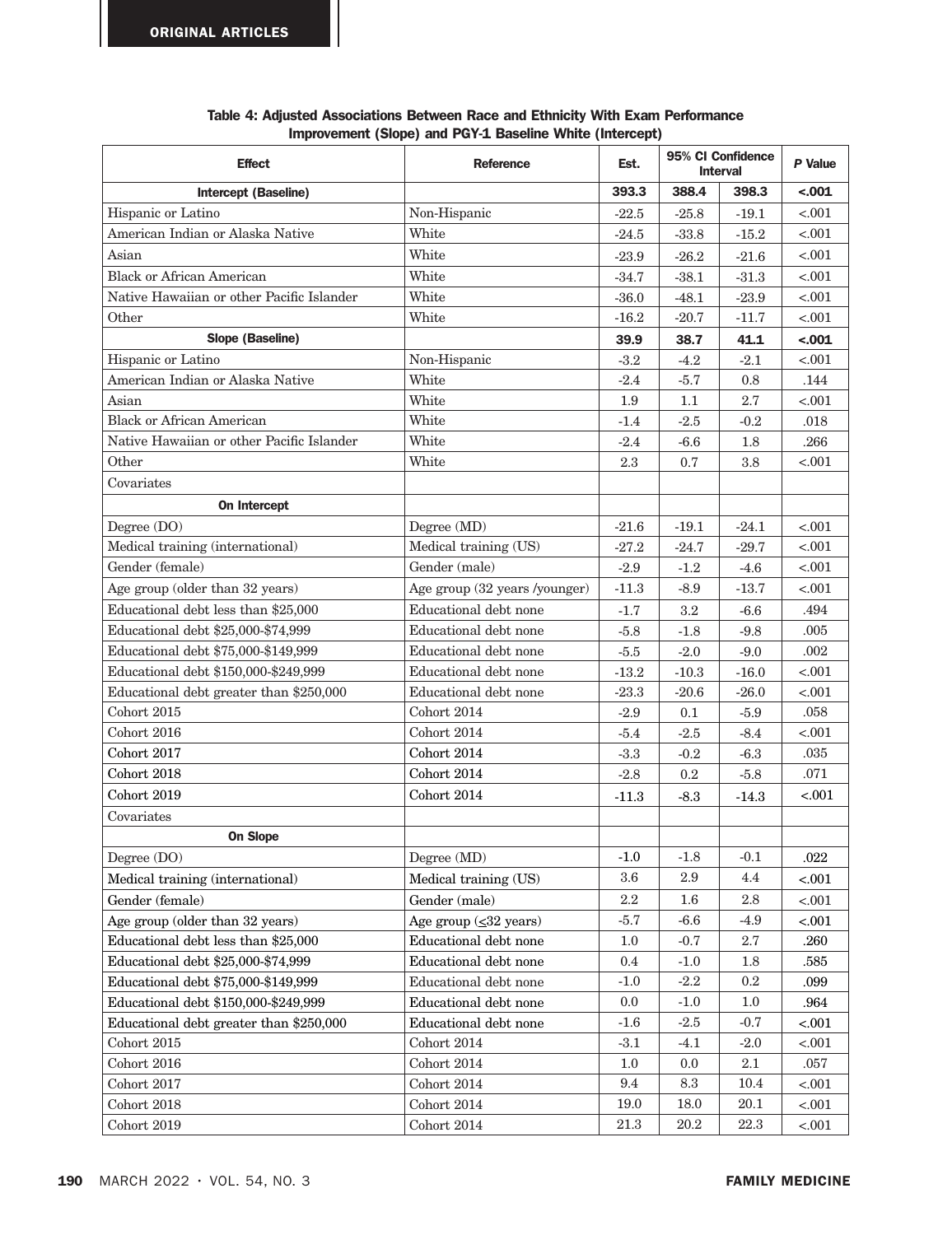than those of USMGs, after the implementation of a Bayesian Score Predictor (BSP).<sup>11</sup> The BSP permitted program directors to identify residents who needed additional support in a timely manner. If additional tools could be created to identify specific deficits in clinical knowledge early in residency, residents with less academic preparedness would be better supported. In addition to developing clinical expertise, confidence-building and social support are important to minority students' mental well-being. For example, specific training on implicit bias and antiracism curriculum integration have been found to enhance faculty and students' awareness of their own implicit biases and how these biases may affect their behavior toward members of minority groups.26–28 This type of training could potentially reduce minority residents' self-doubt<sup>29</sup> and high prevalence of burnout.30 If the performance gap is closed during residency training, the pool of underrepresented minority applicants for faculty positions may increase, which could increase the number of URMs available to serve as mentors or role models to future classes of underrepresented students.31

Our analysis included several covariates other than race and ethnicity that are known to affect performance on certification examinations.10 Score differences were present at the PGY-1 level across gender, age, educational debt, country of medical training, and type of medical degree. Although the impact of those covariates on growth is statistically significant, it is not meaningful. The impact of the adjustments upon the mean growth from one administration to the next was small, less than 6.0 scaled score points for each group on a scale that ranges from 200 to 800. The size of this adjustment was only 7% of the standard deviation of the scores used in this study. This suggests that there is a comparable speed of knowledge acquisition. The only meaningful slope difference appeared in cohort

2018 through cohort 2019, implying that there was accelerated knowledge acquisition in recent cohorts.

This study has several limitations. First, this study is limited to family medicine training and may not apply to other specialties. Second, the race/ethnicity options were "select best" and may not reflect the complicated reality of racial identification. In terms of covariates, ABFM does not collect rurality or income status of the residents' family of origin, which are associated with score disparity.8,32 Moreover, the participants' selection criterion used in this study disregarded racial/ethnicity disparity in residency withdrawn/dismissed rates.33 Finally, medical knowledge assessment was confined to exam performance.

In conclusion, this study found different starting points, but similar trajectories of medical knowledge acquisition of residents in family medicine across races and ethnicities, providing evidence for race/ethnicity equality in family medicine residency training, but also for an ongoing need to progress toward equity in training.

CORRESPONDING AUTHOR: Address correspondence to Dr Ting Wang, American Board of Family Medicine, 1648 McGrathiana Pkwy, Ste 550, Lexington, KY 40511. twang@theabfm.org.

#### References

- 1. Taylor ED, Pelika S, Coons A. To What Extent Are Ethnic Minority Teacher Candidates Adversely Affected by High-Stakes Assessments? NEA Research Brief. NBI No. 16. National Education Association. Published online 2017.
- 2. Klein SP. Disparities in Bar Exam Passing Rates among Racial/Ethnic Groups: Their Size, Source, and Implications. T Marshall L Rev. 1990;16:517.
- 3. Pennock‐Román M. Differences Among Racial and Ethnic Groups in Mean Scores on the GRE and SAT: Cross-Sectional Comparisons. ETS Research Report Series. 1991;1991(1):i-12. doi:10.1002/j.2333-8504.1991.tb01379.x
- 4. Dixon-Román EJ, Everson HT, McArdle JJ. Race, poverty and SAT scores: modeling the influences of family income on black and white high school students' SAT performance. Teach Coll Rec. 2013;115(4):1-33. doi:10.1177/016146811311500406
- 5. Camara WJ, Schmidt AE. Group Differences in Standardized Testing and Social Stratification. Report No. 99-5. 1999.
- 6. Davis D, Dorsey JK, Franks RD, Sackett PR, Searcy CA, Zhao X. Do racial and ethnic group differences in performance on the MCAT exam reflect test bias? Acad Med. 2013;88(5):593-602. doi:10.1097/ACM.0b013e318286803a
- 7. Rubright JD, Jodoin M, Barone MA. Examining demographics, prior academic performance, and United States Medical Licensing Examination scores. Acad Med. 2019;94(3):364-370. doi:10.1097/ACM.0000000000002366
- 8. Barton PE, Coley RJ. Parsing the Achievement Gap II. Policy Information Report. Educational Testing Service. Published online 2009.
- 9. Accreditation Council for Graduate Medical Education. ACGME Program Requirements for Graduate Medical Education in Family Medicine. Chicago, IL: Accreditation Council for Graduate Medical Education; 2017. Accessed November 29, 2021. http://www.acgme.org/ Portals/0/PFAssets/ProgramRequirements/120\_ family\_medicine\_2017-07-01.pdf
- 10. Phillips JP, Peterson LE, Kovar-Gough I, O'Neill TR, Peabody MR, Phillips RL. Family Medicine Residents' Debt and Certification Examination Performance. PRiMER. 2019;3:7. doi: 10.22454/PRiMER.2019.568241
- 11. Puffer JC, Peabody MR, O'Neill TR. Performance of graduating residents on the American Board of Family Medicine Certification Examination 2009-2016. J Am Board Fam Med. 2017;30(5):570-571. doi:10.3122/jabfm.2017.05.170065
- 12. Norris TE, Rovinelli RJ, Puffer JC, Rinaldo J, Price DW. From specialty-based to practicebased: a new blueprint for the American Board of Family Medicine cognitive examination. J Am Board Fam Pract. 2005;18(6):546-554. doi:10.3122/jabfm.18.6.546
- 13. O'Neill TR, Li Z, Peabody MR, Lybarger M, Royal K, Puffer JC. The predictive validity of the ABFM's In-Training Examination. Fam Med. 2015;47(5):349-356.
- 14. O'Neill TR, Peabody MR, Song H. The predictive validity of the National Board of Osteopathic Medical Examiners' COMLEX-USA Examinations with regard to outcomes on American Board of Family Medicine Examinations. Acad Med. 2016;91(11):1568-1575. doi:10.1097/ACM.0000000000001254
- 15. Norman GR, Sloan JA, Wyrwich KW. Interpretation of changes in health-related quality of life: the remarkable universality of half a standard deviation. Medical care. Published online 2003:582-592. doi:10.1097/01. MLR.0000062554.74615.4C
- 16. Lucey CR, Saguil A. The consequences of structural racism on MCAT scores and medical school admissions: the past is prologue. Acad Med. 2020;95(3):351-356. doi:10.1097/ ACM.0000000000002939
- 17. Dawson B, Iwamoto CK, Ross LP, Nungester RJ, Swanson DB, Volle RL. Performance on the National Board of Medical Examiners. Part I Examination by men and women of different race and ethnicity. JAMA. 1994;272(9):674-679. doi:10.1001/jama.1994.03520090038016
- 18. Fadem B, Schuchman M, Simring SS. The relationship between parental income and academic performance of medical students. Acad Med. 1995;70(12):1142-1144. doi:10.1097/00001888- 199512000-00019